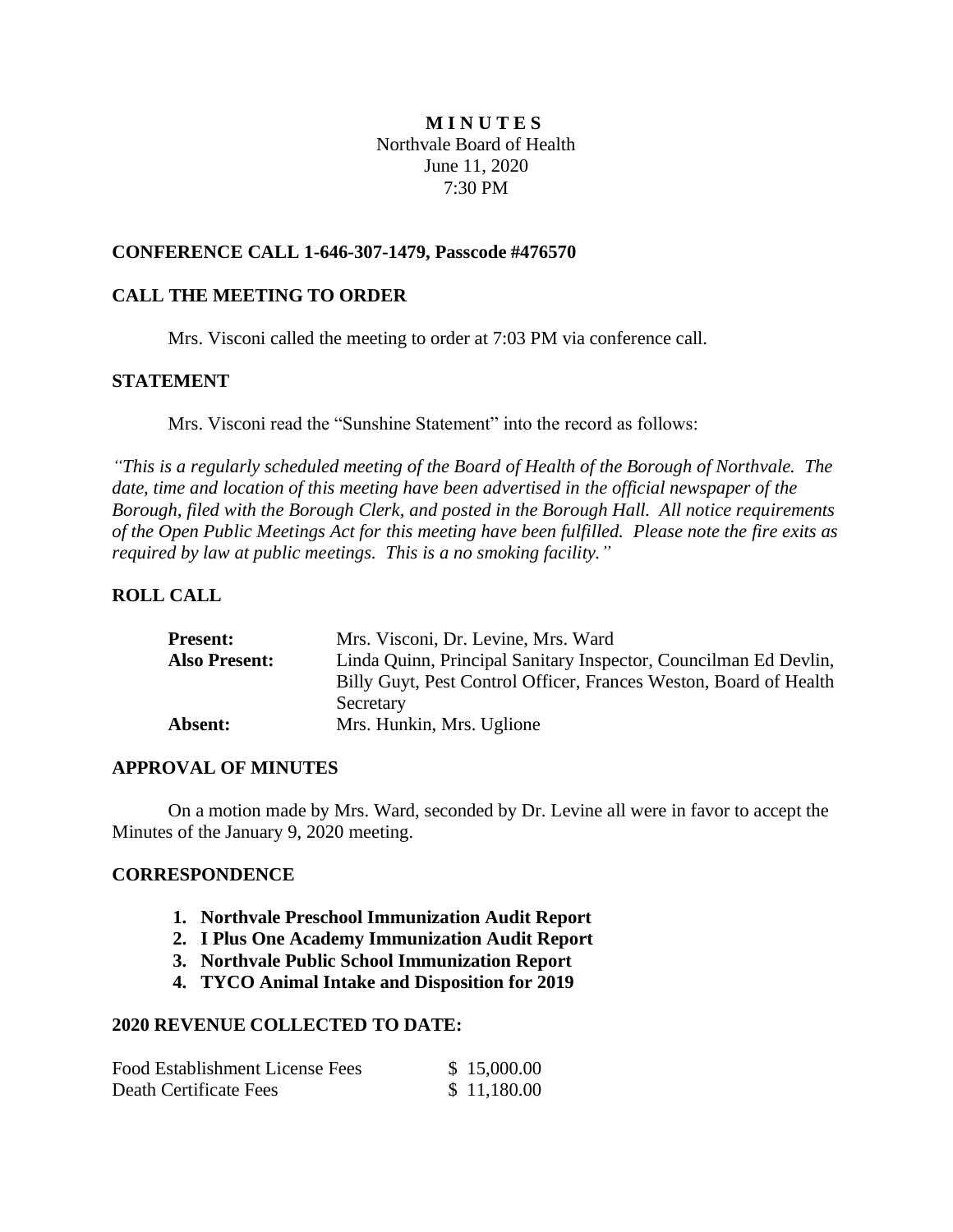| <b>TOTAL</b>                  | \$31,032.00  |            |
|-------------------------------|--------------|------------|
| Late Fees (Dogs and Cats)     | $\mathbf{S}$ | 75.00      |
| Pet Licensing                 |              | \$4,499.00 |
| Marriage Certificate Fees     | S.           | 278.00     |
| <b>Birth Certificate Fees</b> |              | (0.00)     |

## **PAYMENT OF BILLS**

Ratify and approve all bills paid between January 1, 2020 and June 1, 2020.

| <b>NJ Dept of Health</b>                                                | \$483.60   |
|-------------------------------------------------------------------------|------------|
| Jan, Feb, March, April Animal Licenses                                  |            |
| <b>Bergen/Passaic Registrar Assoc.</b><br>$2020$ Membership – F. Weston | \$25.00    |
| <b>NJ Registrars Association</b><br>$2020$ Membership – F. Weston       | \$25.00    |
| <b>Hillsdale Board of Health</b><br>Feb. Child Health Conference        | \$35.00    |
| <b>MGL Printing Solutions</b><br>2020 Dog & Cat Tags                    | \$471.00   |
| <b>Munidex</b><br><b>Software Contract</b>                              | \$1,048.00 |
| <b>TYCO Animal Control</b><br>Jan, Feb, March, April                    | \$2,200.00 |

On a motion made by Mrs. Ward, seconded by Dr. Levine all were in favor to ratify and approve all bills paid between January 1, 2020 and June 1, 2020.

### **OPEN TO PUBLIC**

Mrs. Visconi opened the meeting to the public. There being no comments from the public, Mrs. Visconi closed the meeting to the public.

### **SECRETARY'S REPORT**

Mrs. Weston reported that there were 334 dog licenses renewed and 30 cat licenses. All food establishment licenses have been renewed. The Rabies Clinic will be held on October 6<sup>th</sup>, 6:30-7:30 PM at the DPW garage. Dr. Simon will once again administer the rabies shot. Mrs. Weston asked the Board if they were still interested in offering a Flu Clinic. They all agreed to